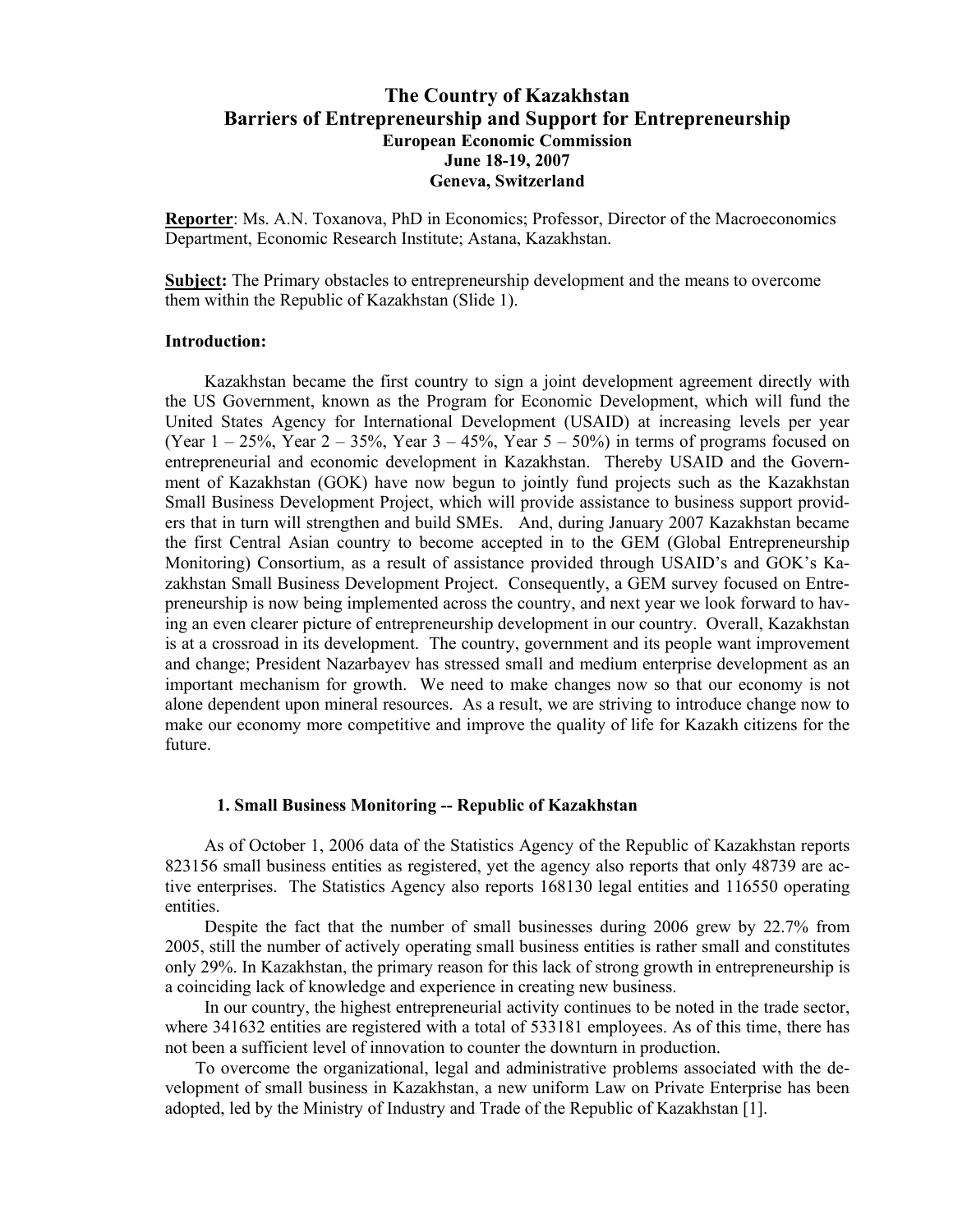The adoption of this law reduces administrative pressure, regulates all oversight departments in conducting audits of private enterprises, and forbids adopting normative by-laws on audits. A legal project entitled "On Amending and Inserting other Articles into Legislative Acts on Entrepreneurship" has been developed, striving to correct 57 current laws in the Republic of Kazakhstan.

The share of small business (small business and households) in the GDP of the republic amounted to 35.2% in 2006. The number of registered small business entities amounted to 739122 in 2006, 569127 of them are operating, which constitutes 77% (Slide 2).

 An analysis of regional small business within Kazakhstan indicates by the number of registered entities that Almaty is undoubtedly ahead of the rest of the country - 35 %, followed by Astana – 9.1 %, and then South-Kazakhstan region – 9.1 %. (Slide 3).

An industry analysis regarding the development of small business within Kazakhstan indicates that the trade sector still shows the highest level of entrepreneurial activity – 45.8% of entities with the number of 161 500 workers, construction follows – 13.8%, industry – 10.9 % (Slide 4).

## **2. Obstacles to Entrepreneurship Development 2.1. Financing Small Business**

## **2.1.1. Financing SMEs Through Second-tier Banks.**

 One source entrepreneurship finance is obtained through a loan with second-tier commercial banks (Slide 5). Recently, interest rates of commercial banks have decreased from 30% down to 12-14%. In addition, one can now obtain a loan with a 10% annual rate through the Small Business Development Fund, a governmental source of finance established specifically to address SME development. Competition in the banking sector is expected to allow further decrease of interest rates down to 6-8 % (Slide 6). As well, loan issuance periods have been broadened to 5 years, however it is still not viewed as sufficient enough to support large innovation projects (Slide 7).

In previous periods, loan guarantees were required to be twice the size of the loan, but now need only amount to 20% of the sum in case of providing a deposit and 80% of the loan sum as acquired fixed assets (Slides 8-9).

Due to the development of the banking sector (according to a World Bank rating), Kazakhstan's index for access to financial resources has improved by 69 points, from the  $117<sup>th</sup>$  to the  $48<sup>th</sup>$  position (Slide 10).

**2.1.2 Obstacles to Financing Small Business through the Microcredit Organizations**  (Slide 11)**.** In March 2003 a Law entitled "On Microcrediting Organizations" was adopted, and subsequently more than 300 such microcredit organizations were created. As a result 77,000 microcredit loans have been issued amounting to 24 billion tenge (\$200,000,000) in Kazakhstan. Presently it is recommended to further develop the microcredit organization network in the rural areas, considering such factors as the low income level, absence of marketable mortgages and securitization, absence of knowledge and experience in organizing a business and seeking credit (Slide 12). On December 8, 2006, law amendment # 198 increased the maximum size of the given credit allowed from approximately \$8,958 up to \$71,666 (Slide 13).

# **2.1.3.** F**inance Obstacles in Reference to Small Entrepreneurship Development Fund and Development Institutes.**

Governmental support in financing small business is performed by the "Small Business Development Fund" JSC (the Fund). Formed in April 1997 by the Government of Kazakhstan, the Fund seeks to stimulate economic growth of SMEs, by utilizing state financial assets to support small business development (Slide 14).

 The Fund provides credits to SMEs, both directly, and through second-tier banks, and has branches in all 14 regional centers of the country, in Astana city, as well as representatives in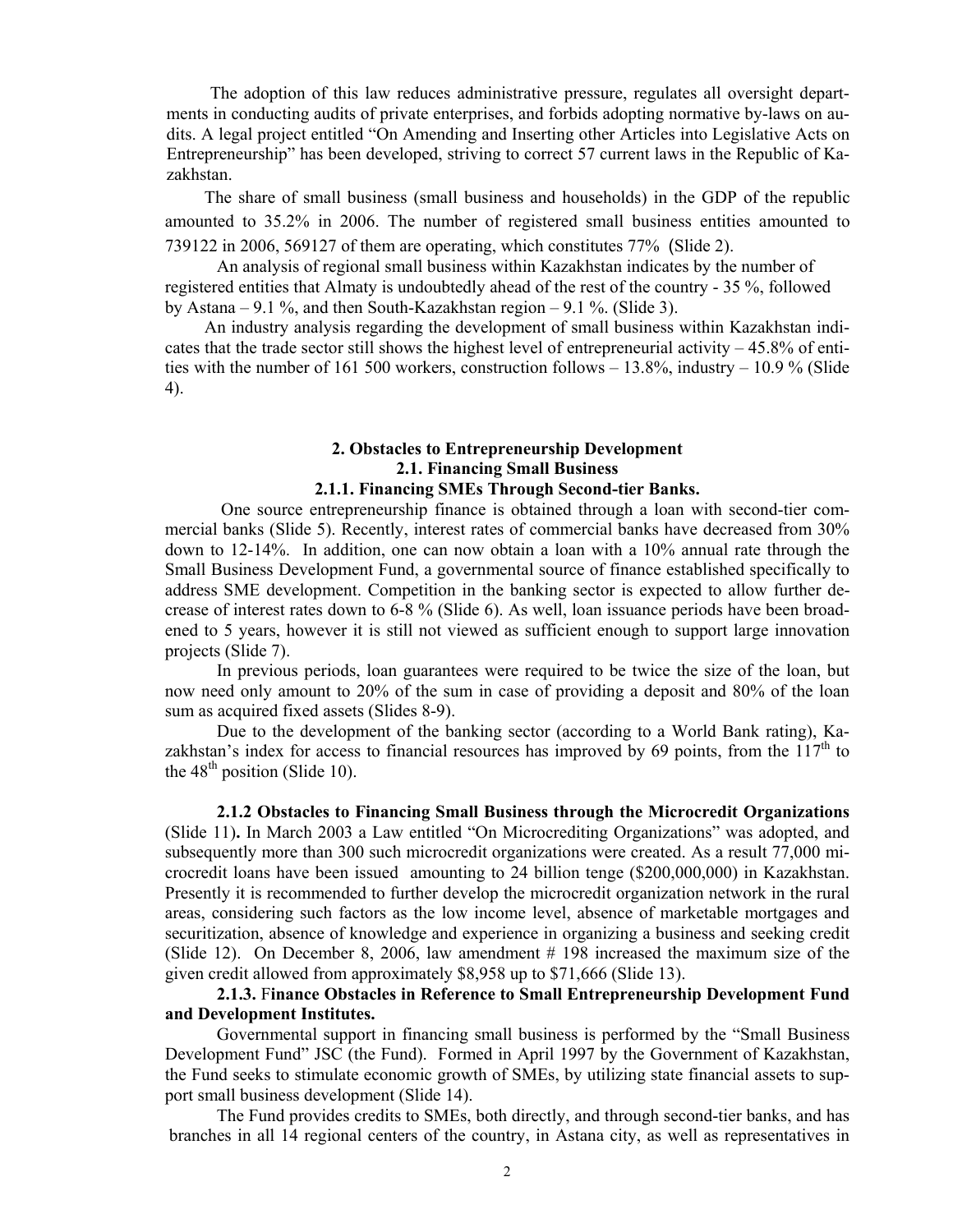Zhezkazgan, Semipalatinsk, and Arkalyk. Financial support for the development of small business enterprises in all programs implemented by the Fund has resulted in the creation of approximately 250,000 new jobs throughout Kazakhstan since the beginning of 2005.

On an annual basis, 10 billion tenge (\$83,333,333) are allotted for the development of small business from the state budget to Small Entrepreneurship Development Fund (SEDF). Since the end of 2002 SEDF began to credit small entrepreneurship entities through its own resources with a term of up to 5 years under 12% annual interest rate, and since June 2004 the interest rate has been decreased to 10%. As of October 1, 2006, SEDF financed a total of 1392 projects amounting to 16.5 billion tenge (\$137,500,000), including 343 projects for the first 9 months of 2006 amounting to almost 4.4 billion tenge (36,700,000) through its own resources targeted to project financing and leasing.

However the Fund has not been viewed as entirely effective. As bank rates are already equal to 12%-14%, and considering the long decision-making credit process at SEDF, entrepreneurs tend to prefer obtaining credits at commercial banks. To increase the competitiveness of the Fund it is recommended to decrease the interest rate down to 6-8 %, as well as to provide autonomous decision-making on credits to its branches, and reduce the number of procedures for obtaining a credit (Slide 15).

 Beginning in 2005, SEDF has begun to provided guarantees to small entrepreneurship entities -- those obtaining credits in second-tier banks backed by SEDF guarantees. The Mortgage requirements are the following – secured to not less than 20% of the loan sum, minimum guarantee sum is 1 000 000 tenge (\$8,333), the maximum guarantee sum is 120 000 monthly calculation indices (131.04 million tenge or \$1,092,000). The Fund guarantee share is up to 80% of the principal debt of small entrepreneurship entities, the basic fee rate on the Fund guarantee is up to 2.5% of the guarantee remainder, and the maximum guarantee term is up to 7 years (84 months). As of October 1, 2006, SEDF provided guarantees for 18 projects amounting to 475.7 million tenge (\$3,962,500), including 11 projects for the first 9 months of 2006 amounting to 298.2 million tenge (\$2,485,000).

 In order to improve implementation of the small entrepreneurship guarantee program SEDF branches should develop partnerships with second-tier banks. As well, issuing greater authority to branch offices could decrease the amount of time spent on project consideration, but this would also entail ensuring the branch personnel is sufficiently and adequately trained to do the work.

The Fund guarantee fee rate amounts to 2 % of the loan sum. It is recommended to use the Japan's experience, with an Association loan guarantee, representative offices in all 52 administrative territories of the country, provides guarantees to small firms for the whole loan sum under 1 % of the total sum.

During the year 2000, the adoption of the Law "On Financial Leasing" allowed entrepreneurs to have access to purchase equipment. According to 2005 data approximately 20 leasing companies were present in the country, with 15 of them actively working, and the leasing portfolio total at roughly US\$ 200 million. (Slide 16).

To obtain leased equipment the following requirements must be fulfilled: advance payment is from 10% to 30%, the finance sum is up to 60000 minimum calculation indices (MCI), the basic fee rate is 10% per annum, the term is from 3 to 5 years with a grace period is to 1 year, repayment is made on a monthly basis, debt principal repayment is made on a monthly, and quarterly basis.

 Leasing companies prefer to finance already existing profitable businesses. Particularly, they tend to require a lack of debt by the leaser, and income during the past year of work. In addition, the share of capital in balance should amount to no less than 15% of the value of assets, and the fixed assets value should exceed the valued of the leased equipment.

It is necessary to further develop competition in the leasing services market, among both domestic and foreign companies. "Reiffeisen Leasing" and "IMG Leasing" have already come to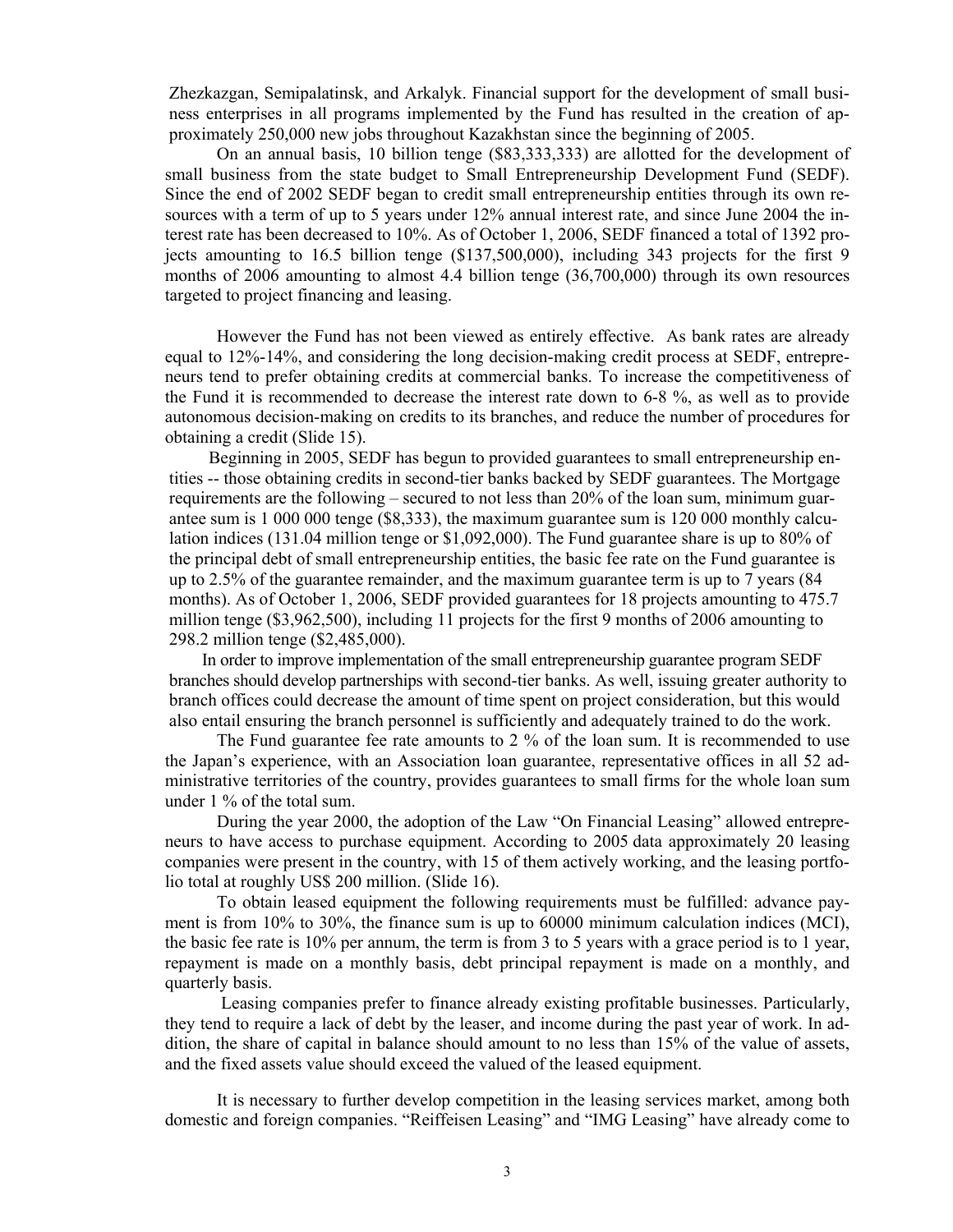the Kazakhstan leasing market, and it is expected that this competition for clientele may cause improvement of conditions in this arena.

To implement the "Strategy of Industrial and Innovation Development (2003-2015)" in Kazakhstan the following development institutes were created with government finances: Kazakhstan Development Bank (KDB), the National Innovation Fund (NIF), Investment Fund of Kazakhstan JSC (IFK), State Corporation on Insurance of Export Credits and Investments JSC (SCI). Creation of these development institutes will also allow to overcome one of primary financing problems in Kazakhstan: unwillingness of banks and other financial institutes to finance the innovation and production projects due to high risk and long payback periods (Slide 17).

The development institutes continue the work implementation investment projects and formation of an innovation infrastructure. As of October 1, 2006, the portfolio of investment projects for development institutes consisted of 144 projects approved for financing amounting to 3.7 billion dollars, with the participation of development institutes of more than 1.0 billion dollars. A total of 117 projects have been financed amounting to almost 2.5 billion dollars, with the participation of development institutes funding at 0.8 billion dollars. As of October 18, 2006, the aggregate authorized capital stock of "Kazyna" JSC, combining the development institutes, amounted to 162.7 billion tenge (\$1.355 billion), including 34.7 billion tenge (\$0.289 billion) allotted from the government budget in 2006 for replenishment of authorized capital stock of "Kazyna" JSC group companies.

At the same time, we should increase the work efficiency of these development institutes, decrease the number of procedures necessary for project consideration, increase the objectivity and justification of project selection, it is also necessary to structure appropriately the financial and credit institutes in Kazakhstan.

## **2.2. Obstacles in Business Taxation 2.2.1. Lowering Tax Rates.**

In Kazakhstan entrepreneurs pay the following taxes: the value added tax is 14 % of taxable income, the corporate tax is 30% of taxable profits, the social tax is 20-22 % of salaries and other taxes. The share of taxes on gross profit amounts to 40 % (Slides 18-19).

A policy of lowering taxes has begun in Kazakhstan. Starting from 2007, the value added tax rate is decreased by 1 %, it is now amounting to 14 % instead of 15% in 2006. Effective in 2008 a decrease in the value added tax is planned to be reduced to 13 %, and from 2009 – down to 12 % (Slide 20).

Earlier there was a progressive individual income tax scale, however now a flat rate of income tax has been introduced amounting to 10 %, and so presently persons of low and high income pay out equal individual income tax in percentage terms.

Special tax incentives have been introduced a) based on a one-time coupon b) patent-based c) based on a reduced declaration. Special tax incentives based on a one-time coupon is applied to physical persons, and are periodic in nature, i.e. performed for no more than ninety days in a calendar year, except on activity performed on the basis of contracts made with tax agents (Slide 21).

Patent-based tax incentives are applied to individual entrepreneurs under the following conditions: 1) they are not using hired labor; 2) they are performing their activity in a form of private entrepreneurship; 3) the income does not exceed 2.0 million tenge for one year. During 2007 the rates of patent-based special tax incentives decreased from 3% down to 2%.

 Special tax incentives based on reduced declaration is applied to small business entities with the following characteristics:

 1) individual entrepreneurs with a maximum average number of workers for the tax period amounting to twenty-five people (including the individual entrepreneur), and the maximum income for the tax period amounts to 10 000.0 thousand tenge (\$ 83,333);

 2) legal bodies with the maximum average number of workers for the tax period amounting to fifty people; the maximum income for the tax period amounts to 25000.0 thousand tenge (\$ 208, 333).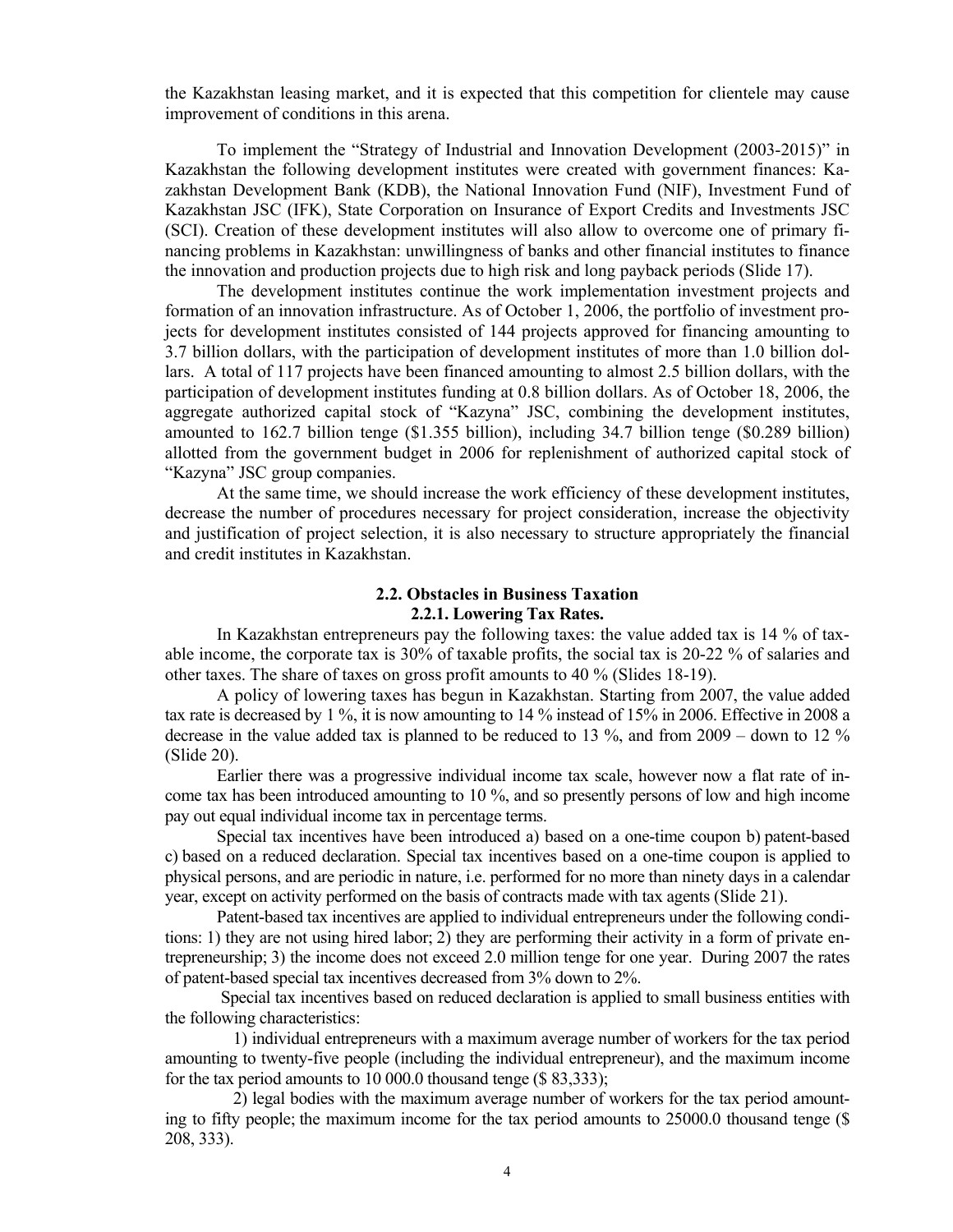During 2007 a special tax incentive of a 3% flat rate was introduced instead of the separate progressive scale for individual entrepreneurs (3% to 5% rates) and for legal bodies (3% to 7% rates.)

The exceedingly high social tax rates of 20 % and more in the progressive scale causes workers' salaries to remain in a "shadow economy" for the most part. During 2008 it is planned to effect a lowering of the social tax to 5-13% from currently 30%. (Slide 22).

The corporate tax rate in Kazakhstan is considered fairly high and amounts to 30 % of taxable income. The Government adopted a law entitled 11-III "On amending and adding new articles to some statutes of the Republic of Kazakhstan on taxation issues." These measures stipulate:

- exemption from payment of corporate income tax by newly created tax payers while performing activities in priority branches of economy in particular investment projects which focus on a creation of new production;
- introduction of a preferential tax for organizations producing products with high value added and implementing a management system conforming to international standards requirements;

 The incentive of special taxation for organizations producing products with high value added takes into account the lowering of corporate income tax by 30%, and, in case of certification of the process of goods production on compliance with the requirements of international quality standards and ecological management, preference on payment of this tax is increased from 30% up to 50%.

 Further tax legislation improvement will contribute to entrepreneurship development and lead entrepreneurs to exit "the shadow economy." According to the experience of South Korea, where the corporate tax only amounts to 15 %, it is necessary to further decrease the corporate tax rate. (Slide 23).

## **2.2.2. Simplifying Tax and Statistical Reporting.**

One of the barriers to development of entrepreneurship is the unjustified time-consuming and cumbersome system of tax reporting of small enterprises to the government (Slide 24). The formation of tax reporting within the framework of an "E-government" program and its regional subprograms allowed for substantially facilitating the process of presenting tax reports (Slide 25).

According to the Law on private entrepreneurship, small entrepreneurship entities have a right to apply a simplified form of accounting and financial reporting according to the legislation on accounting and financial reporting. State agencies do not have a right to require information not stipulated by normative statutes according to state statistics.

In the Netherlands the main work on reducing administrative costs is conducted by the independent ACTAL agency created in 2000 (the Advisory committee on control of administrative expenditures). The committee only has 9 staff members and is authorized to offer consultations on all proposed laws and regulations. Today, administrative procedures have been simplified in enterprise taxation, social insurance, environmental protection, and statistics. According to estimations, a savings of 600 million US dollars has been due to simplifying the tax requirements. It is recommended to use the experience of the Netherlands in this area of simplifying administrative procedures in taxation, social insurance, environmental protection, and statistics.

#### **2.3. Administrative Barriers -- Ways to Overcome Them 2.3.1. Improvement of the Legal Base.**

The existence of an extensive list of types of production, goods, and services, subject to licensing, accreditation, standardization, certification, impedes the growth of business activity, and entrepreneurial initiative. In addition, there are authorization systems (permissions, conclusions and agreements), stipulating both the issuing of licenses and licensed activities. It restrains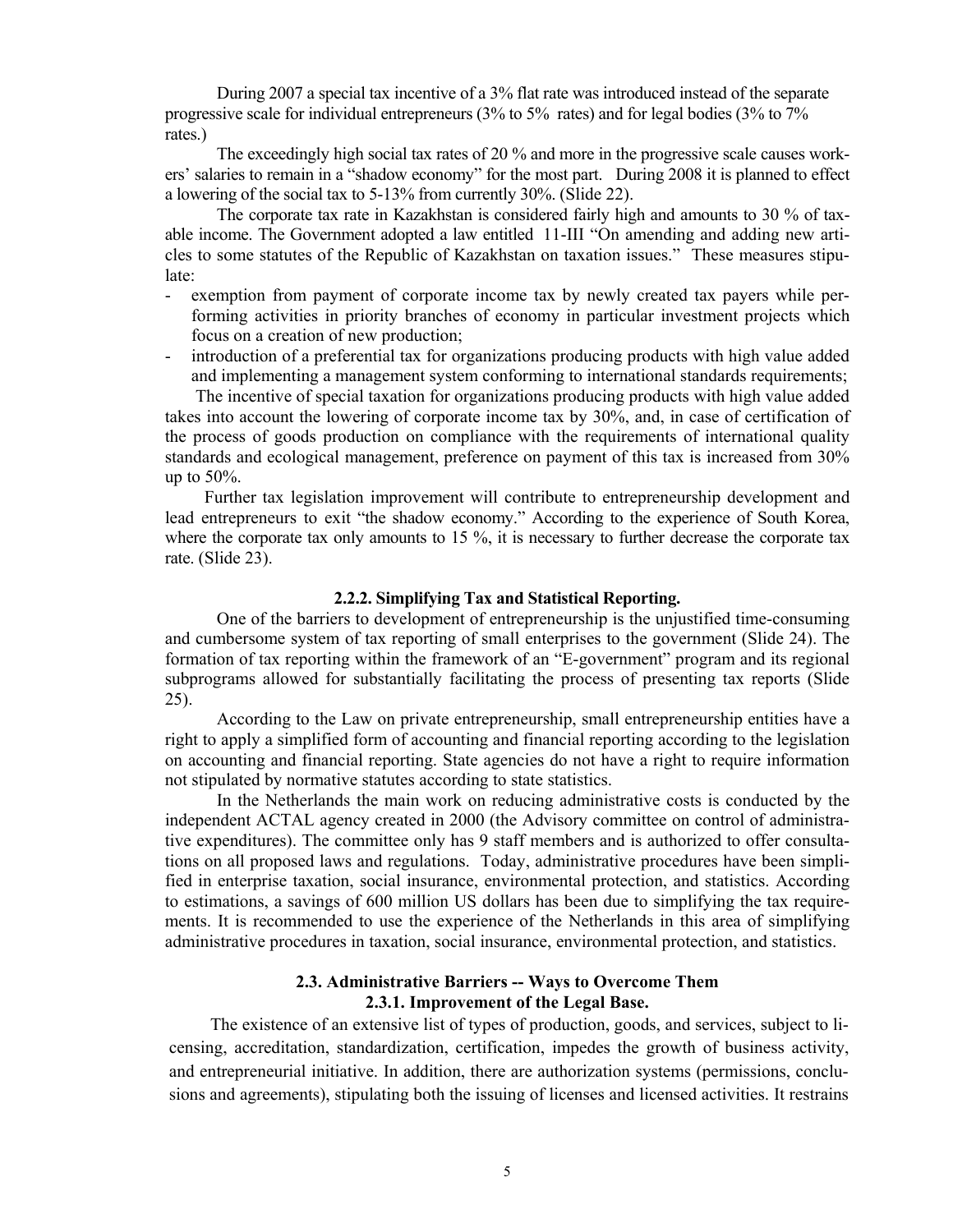the development of entrepreneurship in the country and, especially, of small and medium enterprise growth and development.

Thus, the primary burden of administrative barriers, includes the following:

- there is a considerable number of acts, and multitude of regulations;
- there exists the excessive statistical and tax reporting required by the government of all such entities;
- certain state agencies do not strive for reduction of their control, supervisory, sanction, and agreement functions and powers but in fact increase it (Slide 26).

The presence of the large number of regulations and instructions restrains the development of entrepreneurship. It is necessary to amend the law, where they should differentiate small business entities depending on their industrial specificity.

Kazakhstan should conduct a revision of the statutes and regulations affecting entrepreneurship activity utilizing the experience of Sweden, where hundreds of out-of-date orders are cancelled after periodic revisions as required by the government.

According to the "Law on Private Entrepreneurship," Advisory Councils have been created at the central and local state agencies in Kazakhstan, to examine statutes concerning private entrepreneurship (Slide 27).

 The explanatory note to the normative statute project, concerning private entrepreneurship entities, must without fail contain the results of calculations confirming the decrease and (or) the increase of costs of private entrepreneurship entities in connection with the enactment of the normative statute.

In many countries, particularly, in South Korea one does not need notarized documents, because the chief manager is responsible for the content of any document, therefore, it is recommended to Kazakhstan to eliminate the need for requiring all notarized documents.

### **2.3.2. Introducing the Simplified System of Registration and Liquidation of Enterprises.**

According to the Law on Private Entrepreneurship, for state registration an individual entrepreneur presents the following to the registration agency:

1) registration application;

2) payment confirming for state registration of individual entrepreneurs. (All other document demands is prohibited.)

The agency performs state registration of the individual entrepreneur is required to act not later than on the following working day after presentation of documents, however this has not been fully integrated. Introduction of a "one window" registration to some extent facilitated the procedure, however, up to now the problem has not been fully solved (Slide 28).

Registration should be completed within two-three days with the enterprise starting its work during one month according to the experience of developed countries. In countries, where registration of the enterprise takes the least time (e.g., Canada), a uniform registration system is used, which can be downloaded from the Internet.

In the USA registration takes 1 day and costs from 8 to 10 dollars. In Australia opening a business takes completion of only two procedures — registration for statistical purposes and for taxation and social insurance. In Sweden three procedures are proposed, also including registration in employment agencies managing the labor forces.

During 1996 in Denmark the system of regulation of enterprise registration was changed eliminating several procedures, and creating an electronic data processing system and cancellation of all payment duties (Slide 29).

The enterprise bankruptcy procedure is complicated and sometimes expensive. According to the Law on Private Entrepreneurship the activity of an individual entrepreneur is considered stopped upon elimination of the entrepreneur from the Public register (based on an application) or enacted court decision.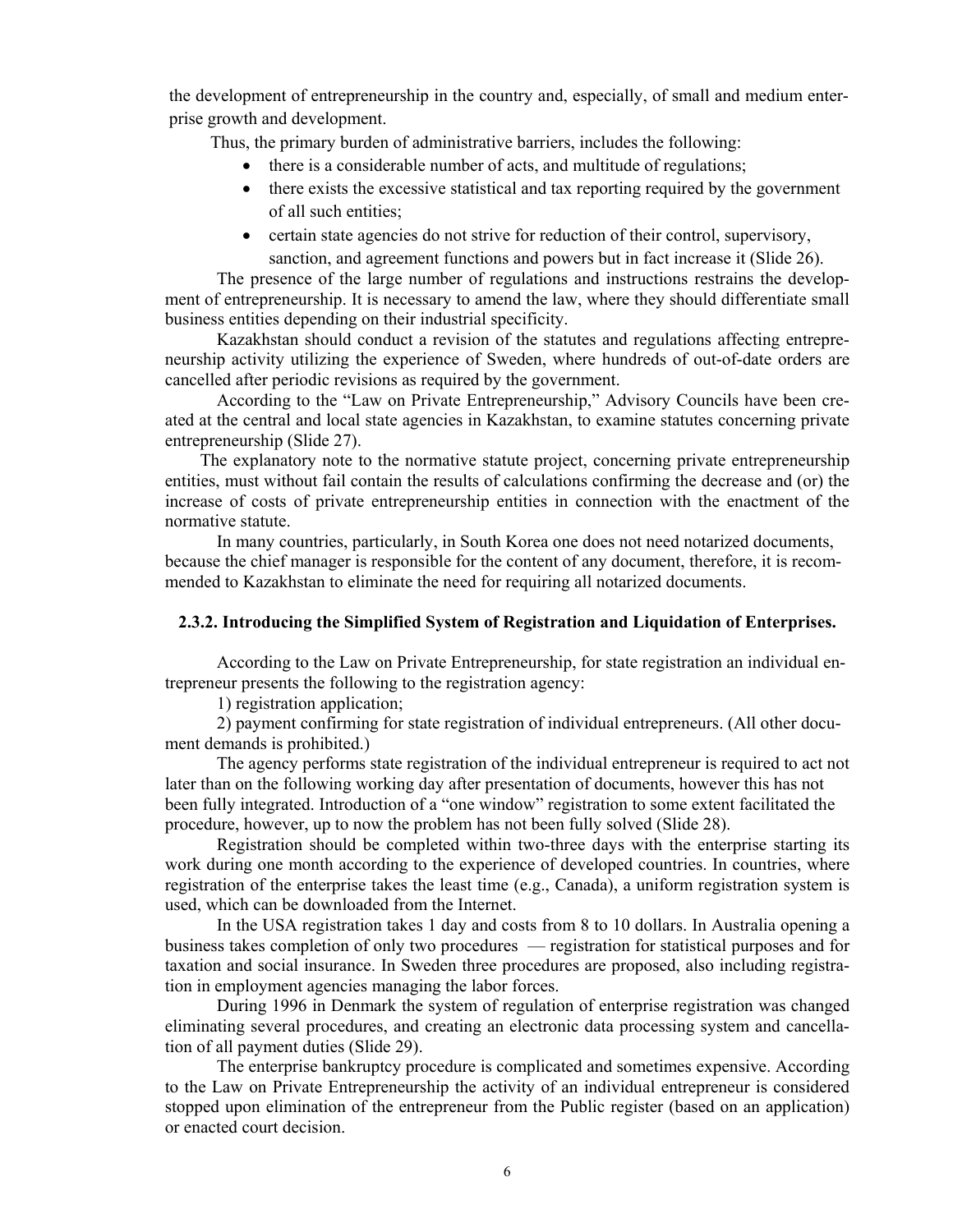For small entrepreneurship entities that do not have liabilities, the laws of the Republic of Kazakhstan can establish a simplified order of voluntary liquidation/bankruptcy. However, there are more than 100 thousand inactive enterprises in Kazakhstan, liquidation becomes problematic because of the high cost of this procedure. It is also important to note that the entrepreneur cannot start a new business without closing the old enterprise.

Therefore, it is suggested to conduct a liquidation of inactive enterprises which do not hold any liabilities, so as not to continue to distort the actual number of small enterprises in Kazakhstan (Slide 30).

The simplicity of business creation is one of criteria, by which we can determine how easy it is to do business, as well as the simplicity of opening and liquidating an enterprise, access to financial assets and so on. As for the simplicity of opening business, Kazakhstan is in the  $86<sup>th</sup>$ position, ahead of such countries as China, Azerbaijan, Uzbekistan, but lagging behind New Zealand, which holds the  $1<sup>st</sup>$  place, Armenia, Russia (Slide 31).

The number of procedures necessary for creation of business also plays a significant role in determining the simplicity of doing business, since cumbersome, expensive, lengthy procedures decrease incentives for creation of enterprises. Seven procedures have to be passed in Kazakhstan for creation of business (Slide 32).

The time necessary to create a business is also a criterion -- 24 days are needed in Kazakhstan for the creation of an enterprise. (Slide 33).

# **2.3.3 Lowering the Number of Licensed Activities; Simplification of Licensing, Certification, and Accreditation procedures.**

The current system of mandatory certification in Kazakhstan has created duplication of functions, expensive procedures, increased costs, decreased competitiveness of production both in the domestic and international markets.

Thus is felt that only products which may harm health, and protect the security of citizens or the environment, should be subject to mandatory certification. (Slide 34).

# **2.3.4 Reducing Bureaucracy and Corruption**

 In Kazakhstan, complicated problems of development of entrepreneurship include artificial barriers, such as audits and inspections of regulation agencies. According to article 37 of the Law on Private Entrepreneurship, the primary task of state oversight focuses on providing for production safety on goods produced and sold by entrepreneurs, as well as, protection of property, environmental safety, and national security (Slide 35).

The regulative and licensing barriers are a hold over from the soviet times, when it was necessary to obtain permission even for a very simple activities. The economic climate created by the "permission system" is characterized by burdensome regulation. It continues to damage all sectors of economy in Kazakhstan.

According to the Law on Private Entrepreneurship, governmental agencies are prohibited from adopting regulations and statutes on issues pertaining to the conducting of audits of small enterprises.

Quite simply in Kazakhstan, it is necessary to decrease the number of regulating procedures. In Bolivia, where the state regulation is one of the most rigid in the world, 82% of entrepreneurial activity is performed in the informal (or grey economy) sector. According to statistics of the World Bank, the informal economy amounts to 43.2% of GDP in Kazakhstan (73.7 billion dollars) (Slide 36).

Corruption within Kazakh governmental authorities is especially developed in the area of licensing, customs duties, and loans. The corrupt system again pushes business into the informal sector, thus strengthening corruption yet more so and impeding the freedom of market competi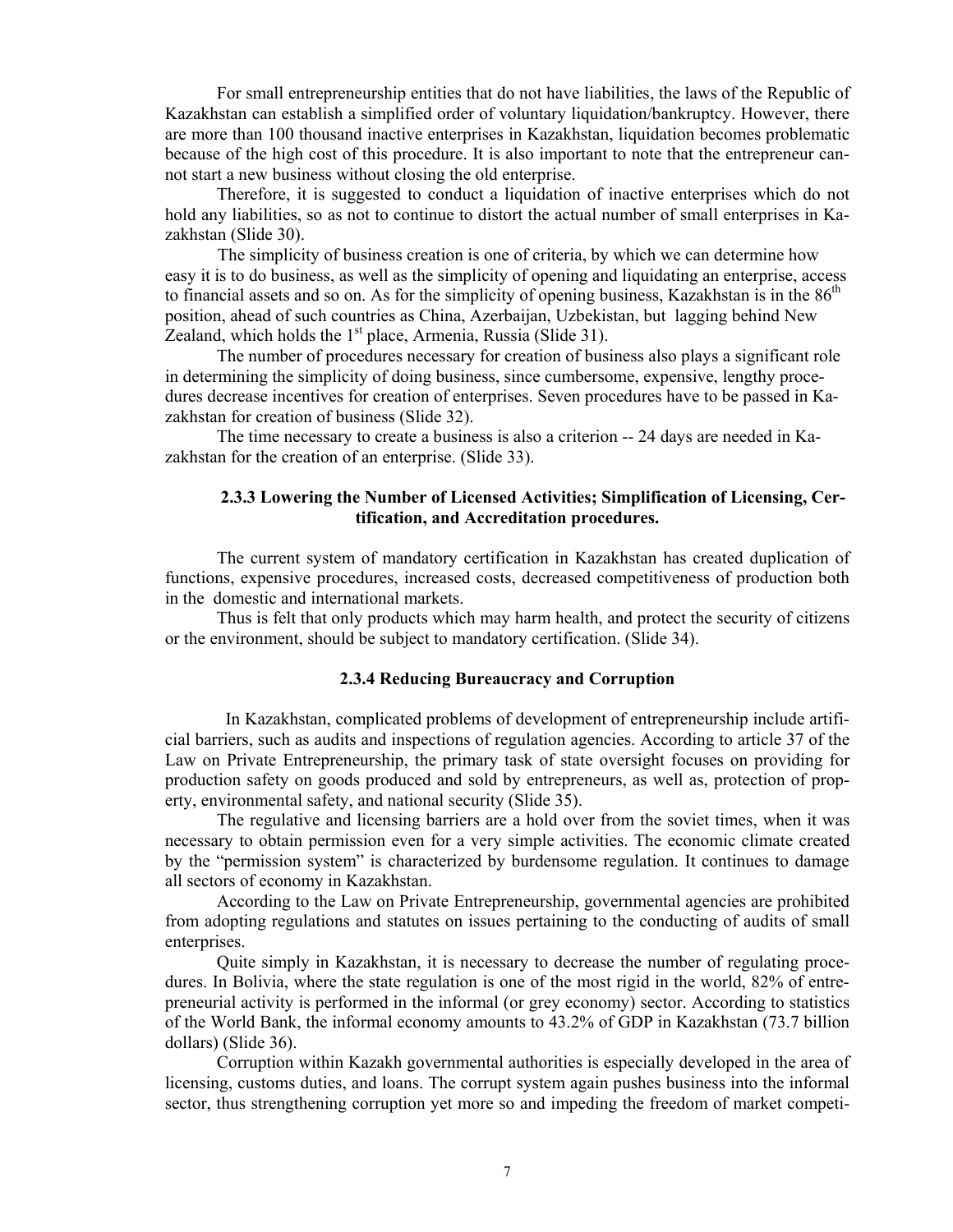tion. Other firms, which have decided to operate in the formal sector, find themselves at the mercy of state regulation and licensing and, eventually, are forced out of business.

A Law "On Anticorruption Measures" (1998) has been adopted in Kazakhstan. There has been an Ethics Code for governmental employees which were approved in 2005. As well a Commission under the President focuses on issues of anticorruption and compliance of state employees with the Ethics Code.

The primary measures to counter corruption include:

- Decentralization of functions of the central state agencies with a step-by-step transfer of part of their functions to regions as well as the private sector;
- Reduction of monopolization and creating conditions for the development of competition in particular with the rendering governmental services;
- Implementation of a "one window" principle while servicing population needs;
- Transparency and objectivity in the competitive selection process of state employees, implementation of principles of selection and promotion based on management qualities and professionalism;
- Legislative consolidation so that those persons, who previously committed corruption crimes will not be permitted to enter into state service;
- Implementation of a system of rotation for political state employees;
- Implementation of an "E-government" program for 2005-2007, reducing contact between organizations and the population;
- Countering the "shadow economy" with the creation of anticorruption committees (Slide 37).

 Singapore is one of the few countries, where market methods are used while calculating salaries of ministers and officials. In addition, officials receive bonuses, the size of which depends on how well the economy of the country is doing overall. In case of the economic recession there are salary decreases. The salary of Prime-minister of Singapore is one of the highest in the world (1.9 million Singaporean dollars). From 2000 the payment of annual bonuses to state officials was connected with the individual success for each individual. Governmental service of Singapore operates based on a system of meritocracy (system of personal merits), neutrality, accountability to society, honesty, and anticorruption discipline. It reacts to complaints of the population – each ministry has a Department focused on improving the quality of their work. One key purpose is to ensure that visitors do not wait for more than 15-20 minutes for servicing.

 Another distinctive feature of Singaporean state service is the high level of computerization. A program of computerization for governmental service was initiated in 1981 and completed in 1991. The cost of the program amounted to 61 million dollars. This program helped increase work efficiency and reduced labor power by 5000 people. Computerization also touched upon the provision of citizen services, with an Electronic Government operating efficiently in Singapore, e.g., the Е-CITIZEN (Electronic Citizen) Center provides various services to citizens in the electronic form via Internet. There is also a program entitled, "State Service-XXI" in Singapore, which seeks to implement the most advanced ideas and technologies in the government. Admittedly, the government of Singapore is one of the most organized and high-performance in the world, however, we recommend this be used as a benchmark for Kazakhstan.

#### **2.3.5. Entrepreneurship Development**

To increase governmental efficiency of management an Order of the Ministry (May 23, 2005), #189 approved "Recommendations on Mechanisms of Transferring non-specialized functions to the Market." Large private companies including such as -- Aluminum Kazakhstan OJSC, Kazakhmys Corporation JSC, Kazzinc OJSC, Kazphosphate LLC, Mittal Steel Temirtau JSC was transferred into the competitive environment (Слайд 38).

To strengthen the interaction between the public and private sectors of economy a Resolution of the Government of the Republic of Kazakhstan of September 14, 2006, # 868 created a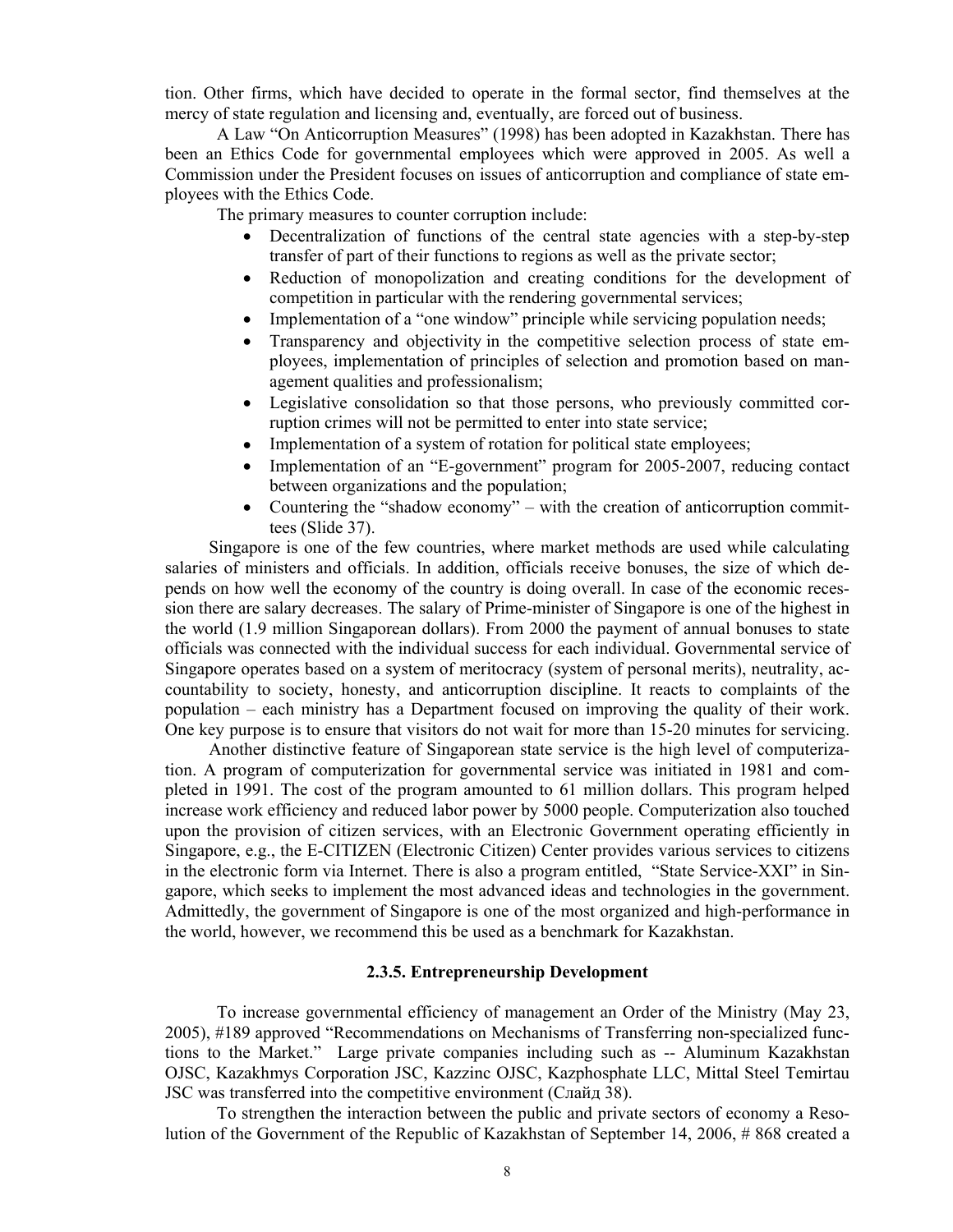Social and Entrepreneurial Corporation "Saryarka" in the region of Karaganda. The basic purpose of the Social and Entrepreneurial Corporations (SEC) to support and develop small and middle business in regions of the country (regional business communities), provide access to high technologies, financial resources and state development institutes. The primary difference between Social and Entrepreneurial Corporations and Commercial Corporations is the reinvesting of profits received from social projects. Each corporation must become a regional development institute, which will promote strengthening of cooperation.

The development of specific measures for creation of SEC is necessary, with a focus on organization of small business jointly with large national corporations based on franchising, outsourcing, and subcontracting, support of entrepreneurship (Slide 39).

## **2.3.6. Development of the infrastructure of entrepreneurship support.**

 Forty-four business incubators have been created in Kazakhstan, including those with support of the Soros-Kazakhstan Fund and Eurasia Foundation, however, many of them were closed after financing ceased from international funds, the remaining business incubators limit their activity with only the provision of premises. Several business incubators working according to the international standards are operating in the Republic, including Sodbi (Shymkent), Almaty City Business Incubator (Slide 40-41).

A franchise Law entitled "On Complex Entrepreneurial Licensing (Franchising)" was adopted with the specific purpose to develop franchising in Kazakhstan. Kazakhstan should utilize the positive Russian experience to further develop franchising and decrease risk by 3 times (Slide 42).

Consulting services are rendered through entrepreneurship support centers, business incubators, resource centers, international funds, public associations, and private consulting firms. In order to increase access of consulting services it is recommended to have an organization of remote consulting via INTERNET system for all regions, support to consulting firms, especially in distant regions, as necessary (Slide 43).

Training of entrepreneurs is performed through the regional entrepreneurship development departments, entrepreneurship support centers, resource centers, international funds, public associations, and private training centers.

The training and support of small and medium entrepreneurship requires development of curricula and programs necessary for entrepreneurs, preparation and raising the skill level of trainers through government funded programs, providing education courses for both beginning entrepreneurs and experienced entrepreneurs wishing to increase their professional level.

It is recommended that in order to make training of small entrepreneurship entities more systematic, through the utilization of the well known FastTrac system, it is recommended to adapt the advanced foreign experience in the development of entrepreneurship and implement in the regions. One important direction with the training process is creating a team of teachers/trainers out of successful entrepreneurs – business veterans -- ready to share their knowledge with other entrepreneurs (Slide 44).

# **2.3.7. Informational Support of Private Business.**

A barrier constantly having adverse affects in entrepreneurship and resulting in growth of the informal sector is the shortage of information on current laws, their complexity, and inconsistency. Many amendments to laws have been adopted recently, and entrepreneurs think that the key to improvement of the situation is in access to information. As a result of the E-government program, there were sites created in all regions, where both general information and information on small business is reflected. It is recommended to post all normative statutes of the central state agencies concerning small and middle entrepreneurship on the WEB–site of the Ministry of Justice (Slides 45- 47).